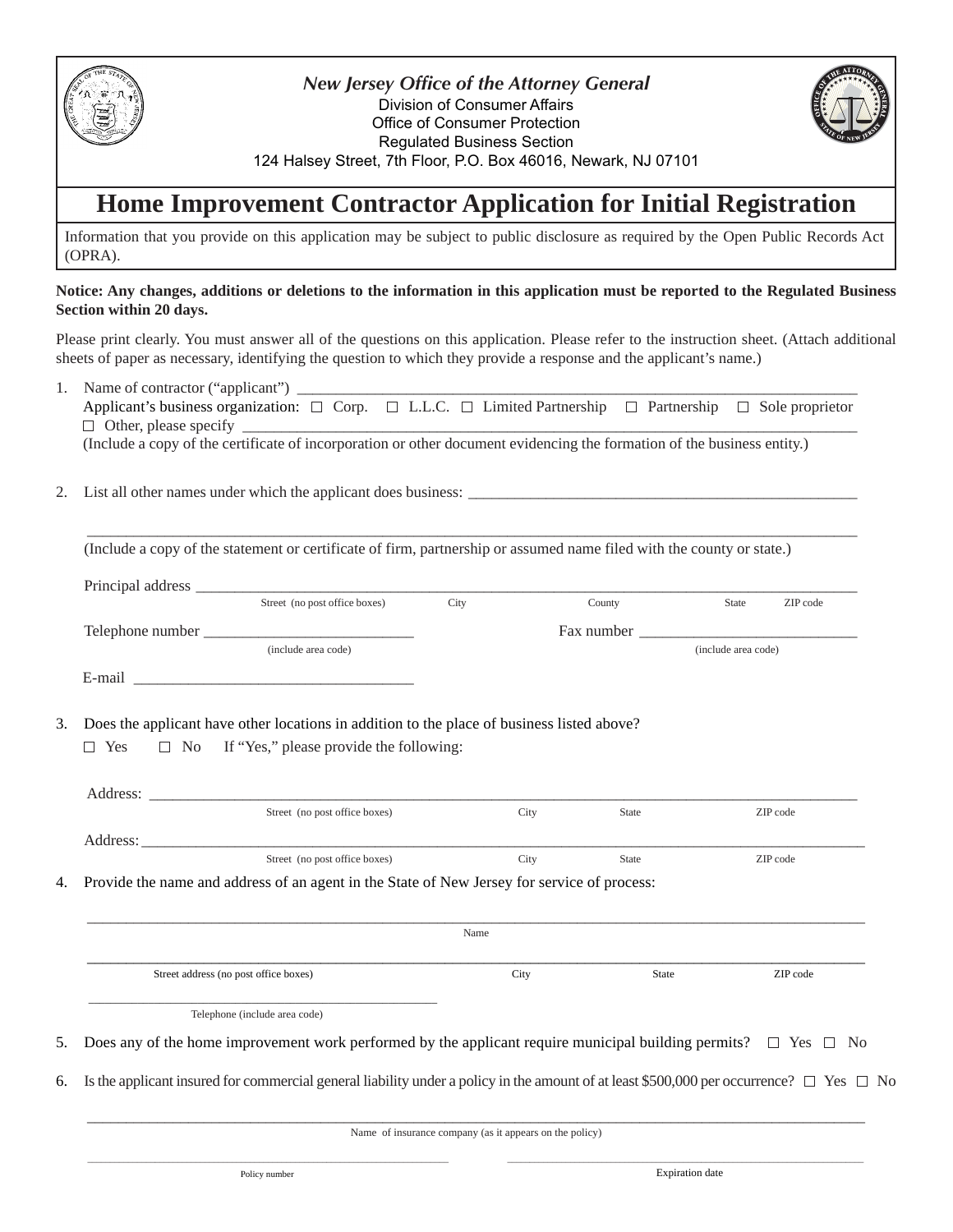- 7. If the applicant is a sole proprietorship:
	- (a) Is the applicant in default of a New Jersey or federal direct or guaranteed educational loan?
		- $\Box$  Yes  $\Box$  No If "Yes," see instructions.
	- (b) Is the applicant the subject of a child support warrant or has the applicant failed to pay a court ordered child support obligation in an amount equal to or more than the amount of child support payable for six months, failed to pay any court ordered health care coverage for the past six months or failed to respond to a subpoena relating to a paternity or child support proceeding?  $\Box$  Yes  $\Box$  No If "Yes," see instructions.
	- (c) Check the appropriate box below which indicates your citizenship/immigration status.
		- $\Box$  U.S. citizen
		- Alien lawfully admitted for permanent residence in U.S.
		- $\Box$  Other immigration status qualifying for work
		- $\Box$  Other

If you are not a U.S. citizen, attach a copy of your alien registration card (front and back) or other documentation issued by the Bureau of Citizenship and Immigration Services (B.C.I.S.).

8. Provide the applicant's Federal Employer Identification Number (FEIN): \_\_\_\_\_\_\_\_\_\_\_\_\_\_\_\_\_\_\_\_\_\_\_\_\_\_\_\_\_\_\_\_\_\_\_\_\_

or, if the applicant is not required to have a FEIN, provide the Social Security number\*:

\* Pursuant to N.J.S.A. 2A:17-56.44e of the New Jersey child support enforcement law, N.J.S.A. 54:50-25 of the New Jersey taxation law and Section 1128 E(b)(2)A of the Social Security Act, the Division of Consumer Affairs ("Division") is required to obtain your Social Security number. If you do not have a Social Security number, the Division must ascertain the reason that you do not have one. The Division is further obligated to provide your Social Security number to the Director of Taxation, the Probation Division or other agency responsible for child support enforcement. You are also being asked to consent, on a voluntary basis, to the use of your Social Security number for the additional reasons stated below. You are notified that under the Federal Privacy Act (5 U.S.C. Section 552a (note (b)), the Division is requesting the voluntary disclosure of your Social Security number. If you give your consent for the use of your Social Security number, it may be used: to verify the identity of an applicant, aid in the collection of financial obligations due and owed the Division or any other state agency, and aid in the disclosure to state or federal law enforcement and licensing officials and agencies of information obtained in investigations pertaining to licensure or certification and disciplinary

proceedings. If you do not consent, no adverse action or inference will be taken or drawn.

Applicant's signature

 $I, \_\_\_\_\_\_$  ,  $\_\_\_\_\_\$  Consent  $\_\_\_\_$  Do Not Consent

9. List the name, home and business street address and business telephone number of each officer, director, principal and person with an ownership interest of 10 percent or more in the applicant and the percentage of ownership held. If the applicant is a partnership, each member of the partnership must be listed. (Use additional sheets if necessary.)

|                                                | Name  |       |                         |  |
|------------------------------------------------|-------|-------|-------------------------|--|
| Business street address                        | City  | State | ZIP code                |  |
| Home street address                            | City  | State | ZIP code                |  |
| Business telephone number (include area code)  |       |       |                         |  |
| Other names by which known or previously known | Title |       | Percentage of ownership |  |
|                                                | Name  |       |                         |  |
| Business street address                        | City  | State | ZIP code                |  |
| Home street address                            | City  | State | ZIP code                |  |
| Business telephone number (include area code)  |       |       |                         |  |
| Other names by which known or previously known | Title |       | Percentage of ownership |  |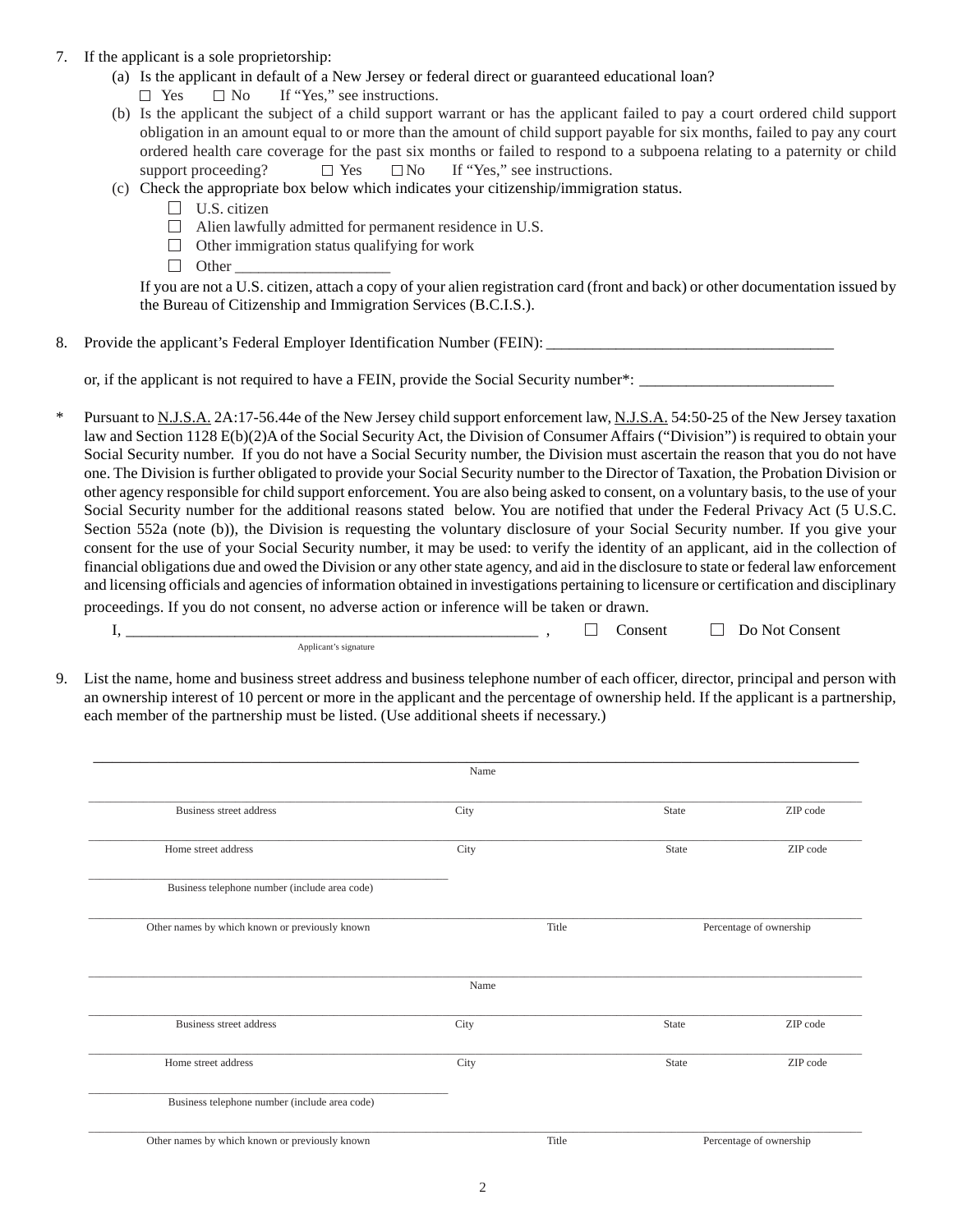10. (a) Is any officer, director, principal or person with an ownership interest of 10 percent or more in the applicant the holder of any professional or occupational license, certificate or registration issued by any state or jurisdiction?  $\Box$  Yes  $\Box$  No If "Yes," provide the following information:

| <b>Holder's Name</b> | <b>Government Agency Name</b><br>(include jurisdiction) | Type of license,<br>certificate or registration | <b>License Number</b> | Date of Issue |
|----------------------|---------------------------------------------------------|-------------------------------------------------|-----------------------|---------------|
|                      |                                                         |                                                 |                       |               |
|                      |                                                         |                                                 |                       |               |
|                      |                                                         |                                                 |                       |               |
|                      |                                                         |                                                 |                       |               |

(b) Has any action been taken against this license, certification or registration?  $\Box$  Yes  $\Box$  No If "Yes," please provide documentation.

- 11. Has the applicant or any of its officers, directors, principals or persons with an ownership interest of 10 percent or more in the applicant: (a) violated or failed to comply with the provisions of any act, regulation or order administered or issued by the New Jersey Division of Consumer Affairs; (b) entered into any consent order or assurance of voluntary compliance with the New Jersey Division of Consumer Affairs or any other state or federal agency; or (c) been adjudged liable in an administrative or civil action in any state or federal agency involving any of the following situations:
	- i. Obtaining a license, certificate or registration through fraud, deception or misrepresentation;
	- ii. Engaging in the use or employment of dishonesty, fraud, deception, misrepresentation, false promise or false pretense;
	- iii. Engaging in gross negligence, gross malpractice or gross incompetence;
	- iv. Engaging in acts of negligence, malpractice or incompetence involving selling or making a home improvement;
	- v. Engaging in professional or occupational misconduct; and/or
	- vi. Engaging in theft, fraud or deceptive business practices.
	- $\Box$  Yes  $\Box$  No If "Yes," provide the following:

| Name of entity/person<br>against whom action was taken | Date of action | Name and address of government<br>agency that took action | <b>Action taken</b> |
|--------------------------------------------------------|----------------|-----------------------------------------------------------|---------------------|
|                                                        |                |                                                           |                     |
|                                                        |                |                                                           |                     |
|                                                        |                |                                                           |                     |
|                                                        |                |                                                           |                     |

For each occurrence listed above, please provide a true copy of all final orders and/or judgments, consents and agreements. For the purposes of this paragraph, a judgment of liability in an administrative or civil action shall include, but not be limited to, any finding or admission that the applicant, or any of its officers, directors, principals or persons with an ownership of 10 percent or more in the applicant engaged in an unlawful practice or practices related to any of the named situations i. through vi. above, regardless of whether that finding was made in the context of an injunction, a proceeding resulting in the denial, suspension or revocation of a license, certification or registration, consented to in an assurance of voluntary compliance or any similar order or legal agreement with any state or federal agency.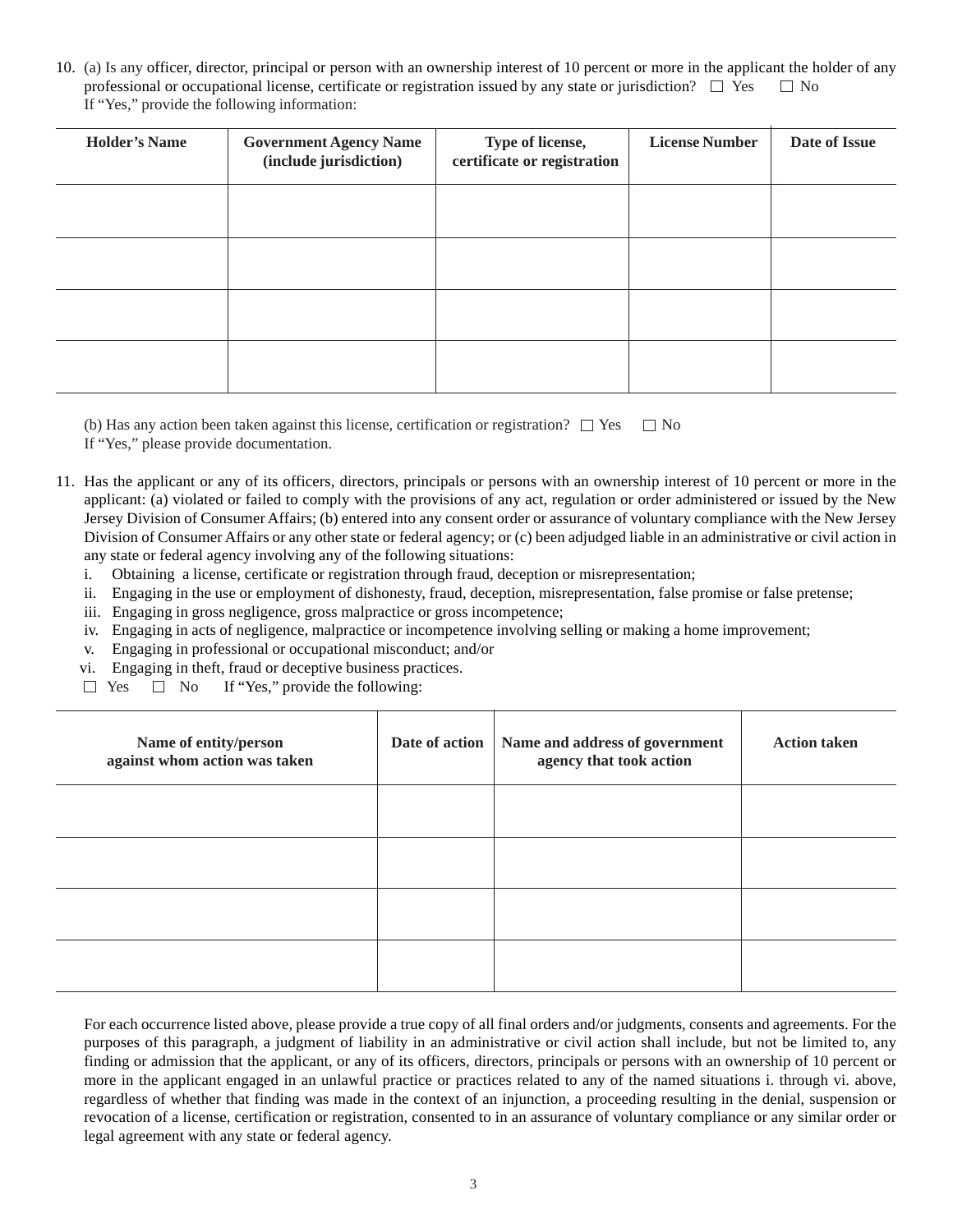#### Applicant's name:

Has the applicant or any of its officers, directors, principals or persons with an ownership of 10 percent or more in the applicant been convicted of a crime involving moral turpitude, or any crime relating adversely to selling or making home improvements or any crime in violation of any of the following provisions of the "New Jersey Code of Criminal Justice," Title 2C of the New Jersey Statutes, or the equivalent under the laws of any other jurisdiction:

- 1. Any crime of the first degree;
- 2. Any crime which is a second- or third-degree crime and is a violation of chapter 20 or 21 of Title 2C of the New Jersey Statutes; or
- 3. Any other crime which is a violation of N.J.S.A. 2C:5-1 (criminal attempt), 2C:5-2 (conspiracy), 2C:11-2 (criminal homicide), 2C:11-3 (murder), 2C:11-4 (manslaughter), 2C:12-1 (assault), 2C:12-3 (terroristic threats), 2C:13-1 (kidnapping),  $2C:14-2$  (sexual assault),  $2C:15-1$  (robbery), subsection a. or b. of  $2C:17-1$  (arson and related offenses), subsection a. or b. of 2C:17-2 (causing or risking widespread injury or damage), 2C:18-2 (burglary), 2C:20-4 (theft by deception), 2C:20- 5 (theft by extortion), 2C:20-7 (receiving stolen property), 2C:20-9 (theft by failure to make required disposition of property received), 2C:21-2 (criminal simulation), 2C:21-2.1 (fraud relating to driver's license or other document issued by government agency to verify identity or age; simulation), 2C:21-2.3 (fraud relating to motor vehicle insurance identification card; production or sale), 2C:21-3 (frauds relating to public records and recordable instruments), 2C:21-4 (falsifying or tampering with records), 2C:21-6 (frauds relating to credit cards), 2C:21-7 (deceptive business practices) 2C:21-12 (defrauding secured creditors), 2C:21-14 (receiving deposits in a failing financial institution), 2C:21-15 (misapplication of entrusted property and property of government or financial institution), 2C:21-19 (wrongful credit practices and related offenses), 2C:27-2 (bribery in official and political matters), 2C:27-3 (threats and other improper influence in official and political matters), 2C:27-5 (retaliation for past official action), 2C:27-9 (public servant transacting business with certain persons), 2C:27-10 (acceptance or receipt of unlawful benefit by public servant for official behavior), 2C:27-11 (offer of unlawful benefit to public servant for official behavior), 2C:28-1 (perjury), 2C:28-2 (false swearing), 2C:28-3 (unsworn falsification to authorities), 2C:28-4 (false reports to law enforcement officials), 2C:28-5 (tampering with witnesses and informants; retaliation against them), 2C:28-6 (tampering with or fabricating physical evidence), 2C:28-7 (tampering with public records or information), 2C:28-8 (impersonating a public servant or law enforcement officer), 2C:30-2 (official misconduct), 2C:30-3 (speculating or wagering on official action or information), 2C:35-5 (manufacturing, distributing or dispensing a controlled dangerous substance), 2C:35-10 (possession, use or being under the influence or failure to make lawful disposition of a controlled dangerous substance), 2C:37-2 (promoting gambling), 2C:37-3 (possession of gambling records), 2C:37-4 (maintenance of gambling resort).

**Every such conviction on record must be disclosed. A true copy of every judgment of conviction, sentencing order and termination of probation order, if applicable, must be submitted with this application. Any documents (including letters of reference) which present clear and convincing evidence of rehabilitation must be submitted with this application. Failure to follow these instructions may result in the denial of the initial registration.**

| If "Yes," provide the following:<br>$\Box$ Yes<br>$\Box$ No |  |
|-------------------------------------------------------------|--|
|-------------------------------------------------------------|--|

| Name of entity/person<br>against whom action was taken | Date of action | Name and address of government<br>agency that took action | <b>Action taken</b> |
|--------------------------------------------------------|----------------|-----------------------------------------------------------|---------------------|
|                                                        |                |                                                           |                     |
|                                                        |                |                                                           |                     |
|                                                        |                |                                                           |                     |
|                                                        |                |                                                           |                     |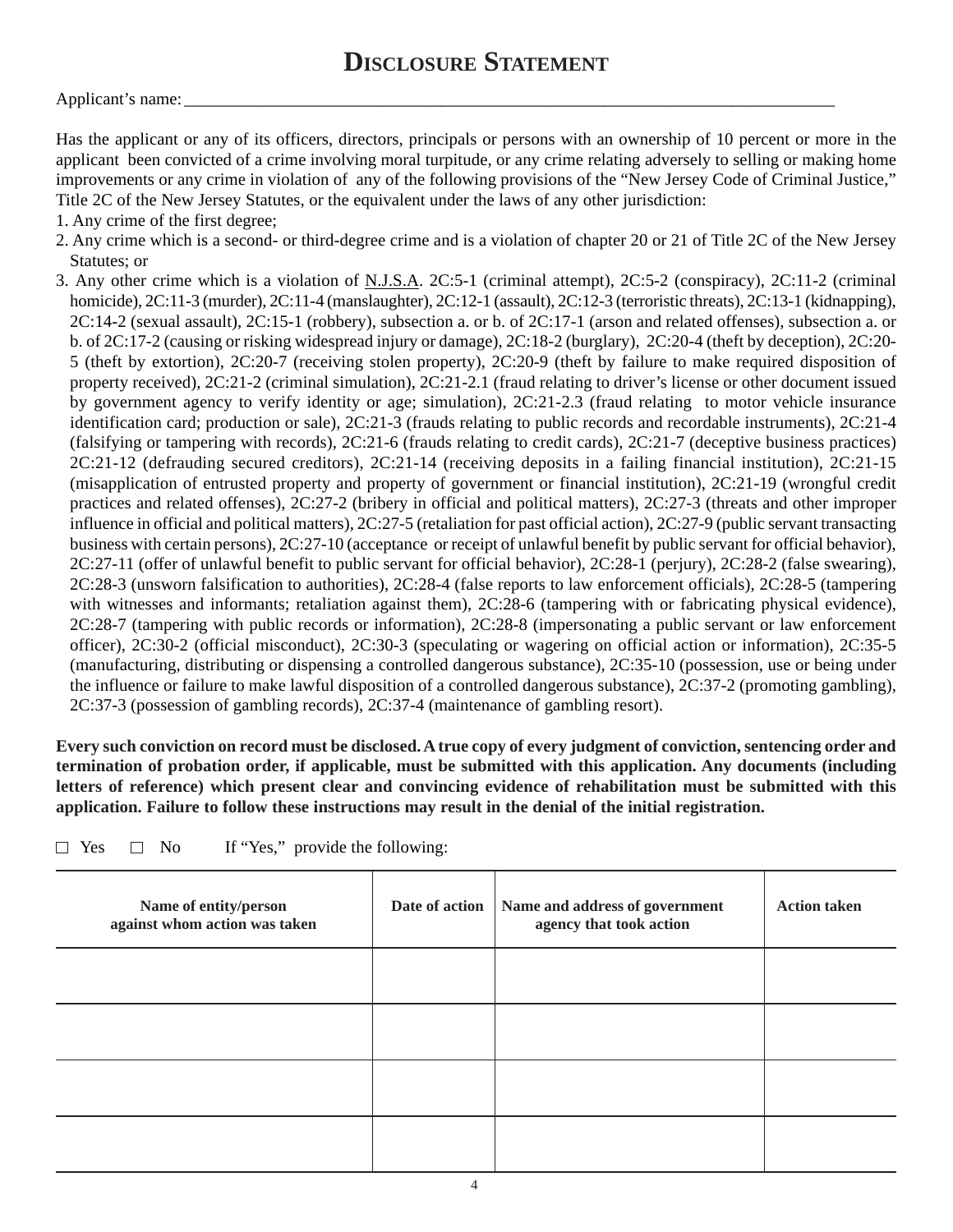# **CERTIFICATION**

I, as a principal officer of the applicant, understand that this registration will be accepted only if the requirements of the Consumer Fraud Act ("the Act"), N.J.S.A. 56:8-137 to N.J.S.A. 56:8-152, and the regulations promulgated under the Act have been met.

I certify that the applicant and each of its officers, directors, principals and persons with an ownership of 10 percent or more in the applicant is capable of discharging the functions of a registrant in a manner consistent with the public's health, safety and welfare.

I certify that all of the information provided in connection with the application is true to the best of my information, knowledge and belief. I understand that any omissions, inaccuracies or failure to make full disclosures may be deemed sufficient to deny registration or to withhold renewal of or suspend or revoke a registration issued by the N.J. Division of Consumer Affairs ("the Division").

I agree to cooperate fully with any request by the Attorney General or the Division to provide any assistance or information and to produce any records requested by the Director of the Division, and to cooperate in any inquiry, investigation or hearing conducted by the Director.

\_\_\_\_\_\_\_\_\_\_\_\_\_\_\_\_\_\_\_\_\_\_\_\_\_\_\_\_\_\_\_\_\_\_\_\_\_\_\_\_\_\_\_\_\_\_\_\_\_ Name of applicant

Your name (please print)

\_\_\_\_\_\_\_\_\_\_\_\_\_\_\_\_\_\_\_\_\_\_\_\_\_\_\_\_\_\_\_\_\_\_\_\_\_\_\_\_\_\_\_\_\_\_\_\_\_ Your Title

\_\_\_\_\_\_\_\_\_\_\_\_\_\_\_\_\_\_\_\_\_\_\_\_\_\_\_\_\_\_\_\_\_\_\_\_\_\_\_\_\_\_\_\_\_\_\_\_\_ Your signature

 $\Box$  Date

| The applicant must submit the following to: N.J. Division of Consumer Affairs | <b>Regulated Business Section</b><br>124 Halsey Street, 7th Floor |
|-------------------------------------------------------------------------------|-------------------------------------------------------------------|
|                                                                               | P.O. Box 46016<br><b>Newark, New Jersey 07101</b>                 |

- **(1) Completed registration form;**
- **(2) Check or money order in the amount of \$90 payable to "N.J. Division of Consumer Affairs" for the registration fee; and**
- **(3) Supporting documentation including proof of insurance required by N.J.A.C. 13:45-17.12.**

**Note: The registration fee is nonrefundable.**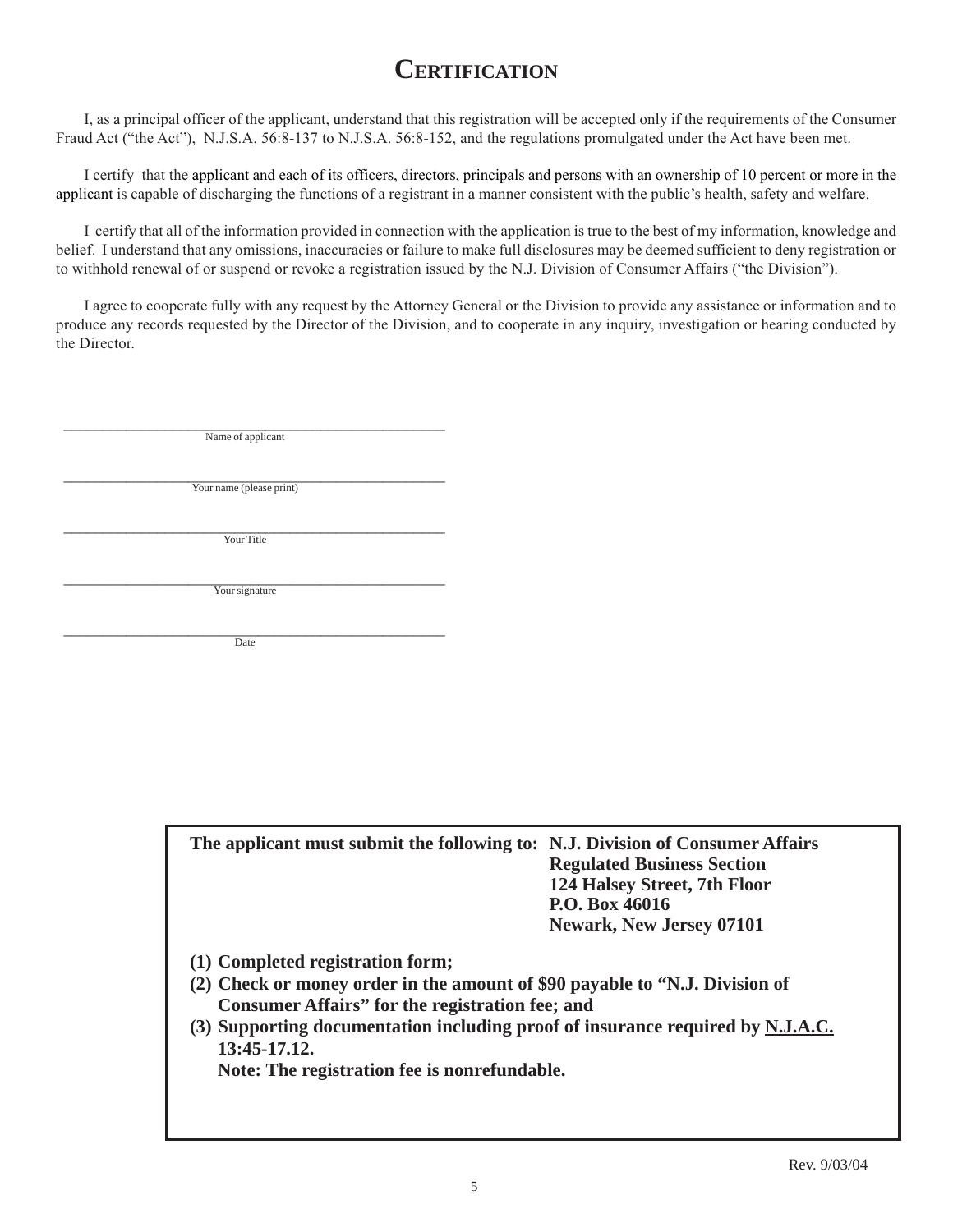

New Jersey Office of the Attorney General Division of Consumer Affairs Office of Consumer Protection **Regulated Business Section** 124 Halsey Street, 7th Floor, P.O. Box 46016 Newark, NJ 07102 1-888-656-6225 www.njconsumeraffairs.com/contractor.htm



#### **INSTRUCTIONS FOR REGISTERING AS A HOME IMPROVEMENT CONTRACTOR**

#### **WHO MUST FILE:**

Every business engaging in the business of making or selling home improvements, whether an individually owned business or a corporation, limited liability company, partnership, or other business entity, is required to register annually with the New Jersey Division of Consumer Affairs, ("the Division") unless specifically exempted from registration under the Act. For a list of the exempt categories see the Contractors' Registration Act and proposed regulations and the Frequently Asked Questions ("FAQ's") included in this packet.

#### ALL HOME IMPROVEMENT CONTRACTORS ARE REQUIRED TO REGISTER BY NOVEMBER 9TH 2004. ALLOW SEVERAL WEEKS FOR PROCESSING ONCE A COMPLETED APPLICATION HAS BEEN RECEIVED.

### AFTER THE EFFECTIVE DATE, MUNICIPALITIES ARE BARRED FROM ISSUING CONSTRUCTION PERMITS IF YOU ARE NOT REGISTERED AND ARE REQUIRED TO BE REGISTERED.

**INCOMPLETE REGISTRATION FORMS WILL NOT BE PROCESSED.** The date of filing will be the date the Regulated Business Section receives a completed application. All questions and sections of the Home Improvement Contractor Application for Initial Registration form must be completed. If a question does not apply to you, so indicate. If there is insufficient room on the form for you to provide a complete answer to the question, staple additional sheets of paper to the form. Clearly note on the top of any additional sheets the applicant's name as it appears on the application and the number of the question to which the sheet refers.

You are required to report to the Regulated Business Section, within 20 days, any changes, additions or deletions to the information provided on the Home Improvement Contractor Application for Initial **Registration form.** 

#### BEFORE COMPLETING THE APPLICATION, PLEASE READ THE INSTRUCTIONS RELATED TO THE CORRESPONDING QUESTION ON THE FORM:

- 1. List the name of your business. This will then be the name that appears on your registration. If you are the only owner of the business and are doing business under your own name ("a sole proprietor"), list your own name.
- 2. "Principal address" means the main address from which you do business and the address at which you wish to receive mail. Please note, if you provide an e-mail address, we will interpret this as permission to contact you via e-mail.
- 4. An agent for service of process is the person or corporation in New Jersey authorized by your business to accept legal papers on behalf of your business. If you are a corporation, limited liability company or a limited partnership you are required to have a registered agent/agency for service of process.
- 7(a) If you answer 'Yes' to question 7(a), your registration will be denied until you provide the Division with a written release issued by the lenders or guarantors stating that you have cured the default or are making payments on the loan in accordance with a repayment agreement approved by the lender or guarantor.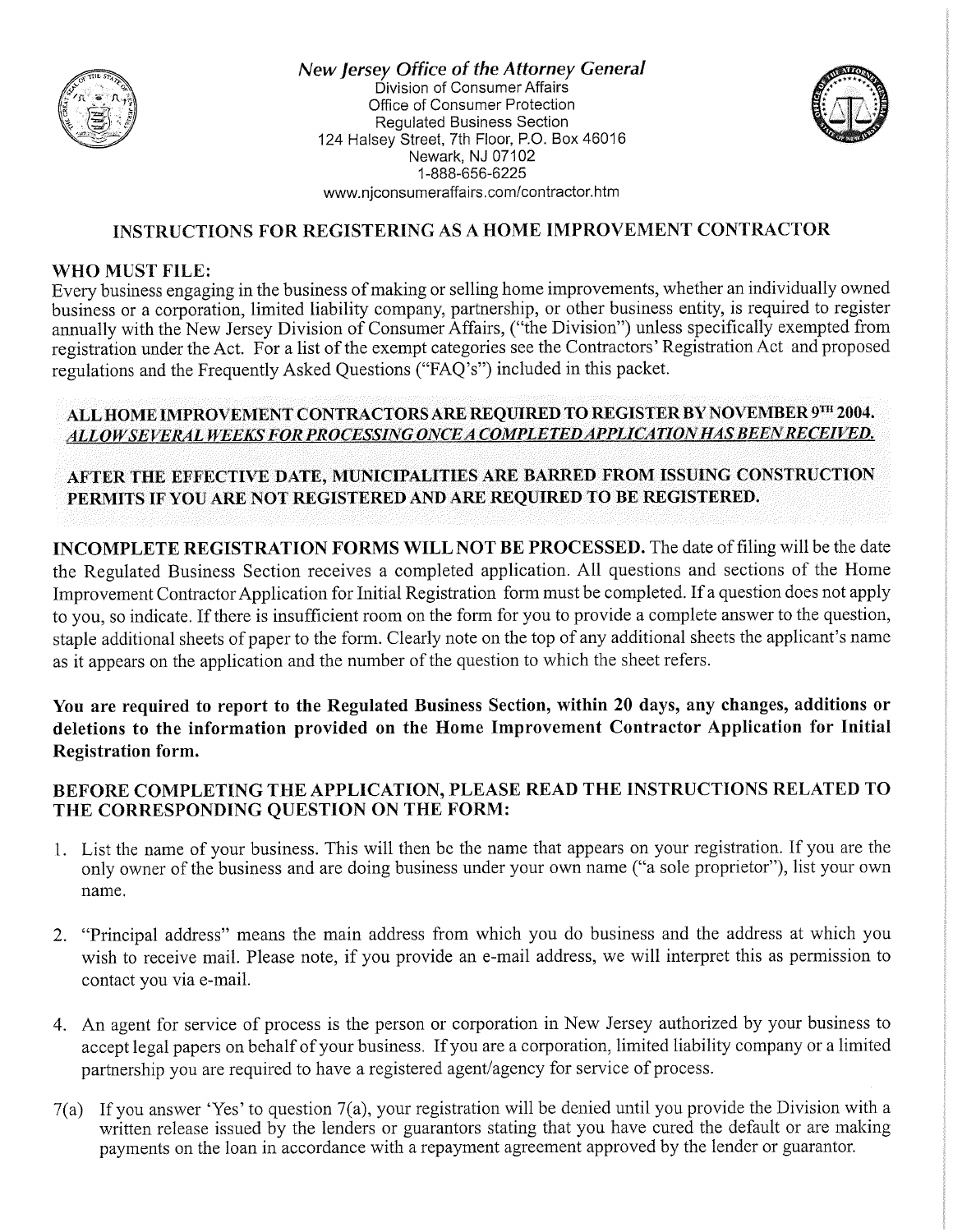- 7(b) If you answer 'Yes' to question 7(b), your registration will be denied until the court or the Probation Division certifies that the conditions that resulted in the denial are satisfied.
- 7(c) Federal law limits the issuance or renewal of professional or occupational licenses, certificates or registrations to U.S. citizens or qualified aliens. To comply with the federal law, you must indicate whether you are a U.S. citizen or a legal alien. If you are not a U.S. citizen, check the appropriate box and attach a copy of your alien registration card (front and back) or other documentation issued by the Bureau of Citizenship and Immigration Services (B.C.I.S.). Please refer to the enclosed list which explains the status of aliens and the appropriate documents which may be submitted.

Questions about your immigration status and whether or not it qualifies you for work under federal law should be directed to the B.C.I.S. at 1-800-375-5283. If you are not a U.S. citizen and do not fall within any of the alien status categories in the application, please check "other."

- If you are not sure whether your business requires a Federal Employer Identification Number 8. (FEIN), information on the following web site may help you: www.irs.gov. Under the section labeled "Information For" double click on "Businesses." In the section "Related Topics" double click on "Employer ID Numbers." If your principal business or office is in New Jersey, write to the "Internal Revenue Service Center" at: Attn: EIN Operations, Holtsville, NY 00501 or call 1-800-829-4933.
- 11. Provide a copy of any judgments with your completed application. If you are unsure whether a judgment against the applicant or its officers involves the situations listed in i through vi (fraud, gross negligence etc.) please consult your attorney.

## IN ORDER TO EXPEDITE THE ISSUANCE OF YOUR REGISTRATION PLEASE **SUBMIT THE FOLLOWING:**

A check or money order payable to "The N.J. Division of Consumer Affairs" for the registration fee of \$90  $\Box$ with the payment coupon fully completed. If the coupon is preprinted and there are any errors on it, please correct the errors legibly in ink.

#### Please note, the application fee is NON-REFUNDABLE.

- The Home Improvement Contractor Application for Initial Registration form completed in all respects.  $\Box$
- A copy of the filed Certificate of Incorporation or other business certificate, Registration of Alternate  $\Box$ Name (if applicable) or Trade Name.
- If you are an out-of-state business, a copy of the filed Certificate of Authority to do business in the State of  $\Box$ New Jersey which can be obtained from the Division of Commercial Recording (1-609-292-9292).
- $\Box$ Completed Disclosure form.
- Proof of a certificate of commercial general liability insurance in a minimum amount of \$500,000 per  $\Box$ occurrence.
- $\Box$  A written release issued by the lenders or guarantors if required by Question 7 (a).
- A certification from the court or the Probation Division if required by Question 7 (b).  $\Box$
- A copy of immigration documents if required by Question 7 (c).  $\Box$
- Documents showing action taken against a professional or occupational license if required by Question 10.  $\Box$
- Copies of all final orders, judgments, consents or agreements listed in answer to Question 11.  $\Box$
- A true copy of every conviction, sentencing order and termination of probation order as listed in the  $\Box$ Disclosure Statement.
- Documents demonstrating evidence of rehabilitation if applicable in connection with the Disclosure  $\Box$ Statement.